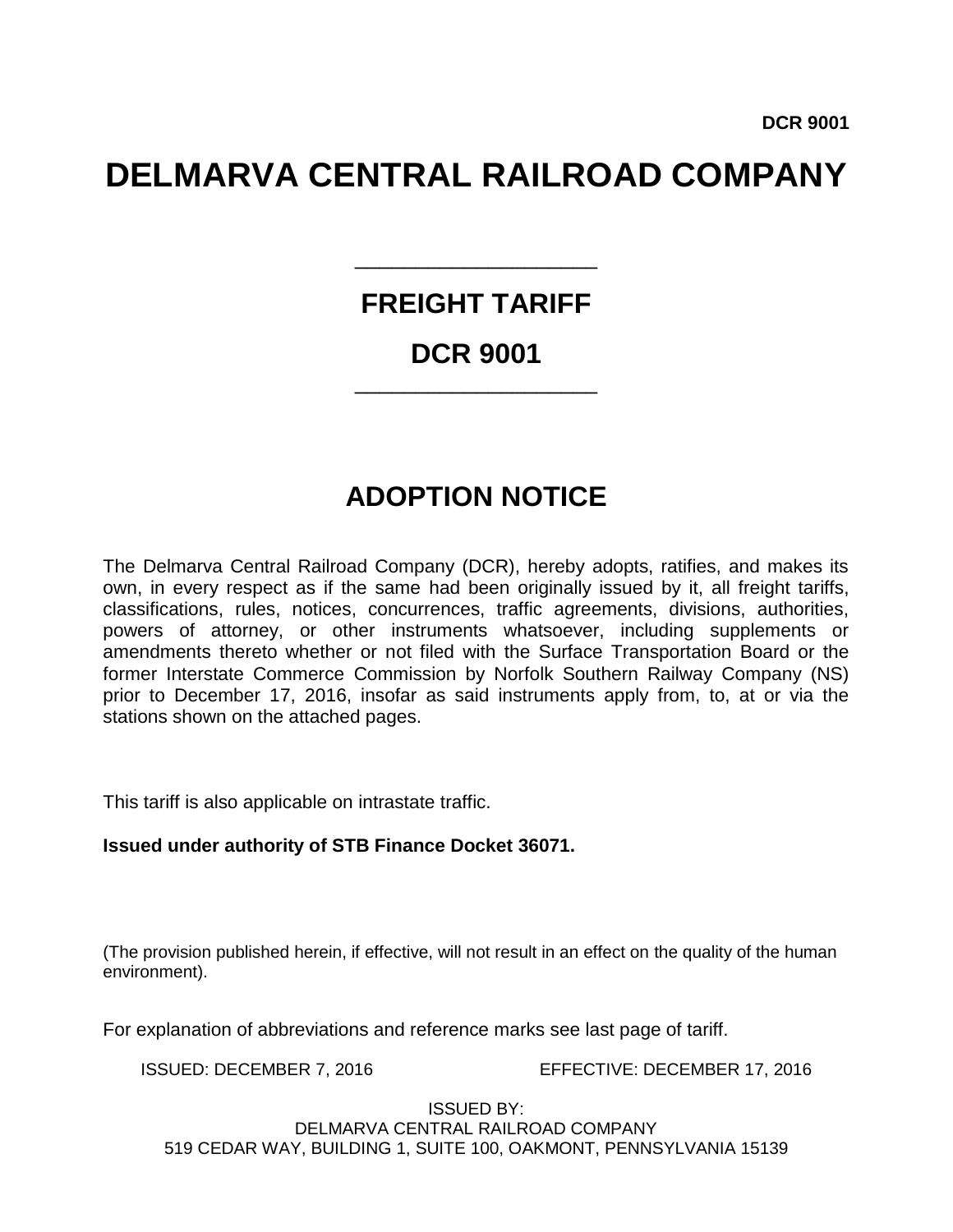#### **DELMARVA CENTRAL RAILROAD COMPANY TARIFF DCR 9001**

PAGE 1

| <b>Current</b>          |             |                  |             | Delmarva Central Railroad Company |                      |           |                     |  |
|-------------------------|-------------|------------------|-------------|-----------------------------------|----------------------|-----------|---------------------|--|
| Line No.                | <b>SCAC</b> | <b>FSAC/OPSL</b> | <b>SPLC</b> | <b>FSAC</b>                       | <b>STATION NAME</b>  | <b>ST</b> | <b>STATION TYPE</b> |  |
| 1                       | <b>NS</b>   | <b>TBD</b>       | <b>TBD</b>  | 05001                             | Tasker (Note 1)      | DE        | O, R                |  |
| $\overline{2}$          | <b>NS</b>   | 70285            | 221281      | 05100                             | Mt Pleasant          | DE        | O, R, W             |  |
| 3                       | <b>NS</b>   | 70286            | 221279      | 05110                             | Middletown           | DE        | 0, R, W             |  |
| $\overline{\mathbf{4}}$ | <b>NS</b>   | 70287            | 221298      | 05120                             | Townsend             | DE        | O, R, W             |  |
| 5                       | <b>NS</b>   | <b>TBD</b>       | TBD         | 05130                             | Clay (Note 1)        | DE        | O, R                |  |
| $\,6$                   | <b>NS</b>   | 70288            | 222102      | 05135                             | Clayton              | DE        | 0, R, W             |  |
| $\overline{7}$          | <b>NS</b>   | 70289            | 222111      | 05140                             | Cheswold             | DE        | 0, R, W             |  |
| 8                       | <b>NS</b>   | 70290            | 222113      | 05150                             | Dover                | DE        | 0, R, W             |  |
| $\boldsymbol{9}$        | <b>NS</b>   | 70291            | 222168      | 05160                             | Wyoming              | DE        | 0, R, W             |  |
| 10                      | <b>NS</b>   | 70292            | 222166      | 05170                             | Woodside             | DE        | 0, R, W             |  |
| 11                      | <b>NS</b>   | 70293            | 222135      | 05180                             | Felton               | DE        | 0, R, W             |  |
| 12                      | <b>NS</b>   | 70294            | 222182      | 05190                             | Harrington           | DE        | O, R, W, T          |  |
| 13                      | <b>NS</b>   | 70295            | 223122      | 05200                             | Greenwood            | DE        | O, R, W             |  |
| 14                      | <b>NS</b>   | 70296            | 223134      | 05210                             | <b>Bridgeville</b>   | DE        | O, R, W             |  |
| 15                      | <b>NS</b>   | 70297            | 223136      | 05220                             | Cannon               | DE        | 0, R, W             |  |
| 16                      | <b>NS</b>   | 70298            | 223228      | 05230                             | Seaford              | DE        | 0, R, W             |  |
| 17                      | <b>NS</b>   | 70315            | 223212      | 05240                             | <b>Blades</b>        | DE        | 0, R, W             |  |
| 18                      | <b>NS</b>   | 70299            | 223255      | 05250                             | Laurel               | DE        | 0, R, W             |  |
| 19                      | <b>NS</b>   | 70300            | 223252      | 05260                             | Delmar               | DE        | 0, R, W             |  |
| 20                      | <b>NS</b>   | 70960            | 238451      | 05270                             | Salisbury            | MD        | O, R, W             |  |
| 21                      | <b>NS</b>   | 70961            | 238453      | 05280                             | Fruitland            | <b>MD</b> | 0, R, W             |  |
| 22                      | <b>NS</b>   | 70962            | 238880      | 05290                             | <b>Princess Anne</b> | <b>MD</b> | O, R, W             |  |
| 23                      | <b>NS</b>   | 70963            | 238862      | 05300                             | <b>Kings Creek</b>   | <b>MD</b> | 0, R, W             |  |
| 24                      | <b>NS</b>   | 70968            | 238670      | 05310                             | Pocomoke             | <b>MD</b> | 0, R, W             |  |
| 25                      | <b>NS</b>   | 70303            | 222192      | 05500                             | Houston              | DE        | O, R, W             |  |
| 26                      | <b>NS</b>   | 70304            | 223104      | 05510                             | Milford              | DE        | 0, R, W             |  |
| 27                      | <b>NS</b>   | 70305            | 223114      | 05520                             | Ellendale            | DE        | 0, R, W             |  |
| 28                      | <b>NS</b>   | 70306            | 223183      | 05530                             | Georgetown           | DE        | O, R, W             |  |
| 29                      | <b>NS</b>   | 70307            | 223235      | 05540                             | Millsboro            | DE        | 0, R, W             |  |
| 30                      | <b>NS</b>   | 70308            | 223232      | 05550                             | <b>Indian River</b>  | DE        | 0, R, W             |  |
| 31                      | <b>NS</b>   | 70309            | 223169      | 05560                             | Dagsboro             | DE        | 0, R, W             |  |
| 32                      | <b>NS</b>   | 70310            | 223275      | 05570                             | Frankford            | DE        | <b>O, R, W</b>      |  |

## **1. ADOPTED STATION LIST**

For explanation of abbreviations and reference marks see last page of tariff.

ISSUED: DECEMBER 7, 2016 EFFECTIVE: DECEMBER 17, 2016

ISSUED BY: DELMARVA CENTRAL RAILROAD COMPANY 519 CEDAR WAY, BUILDING 1, SUITE 100, OAKMONT, PENNSYLVANIA 15139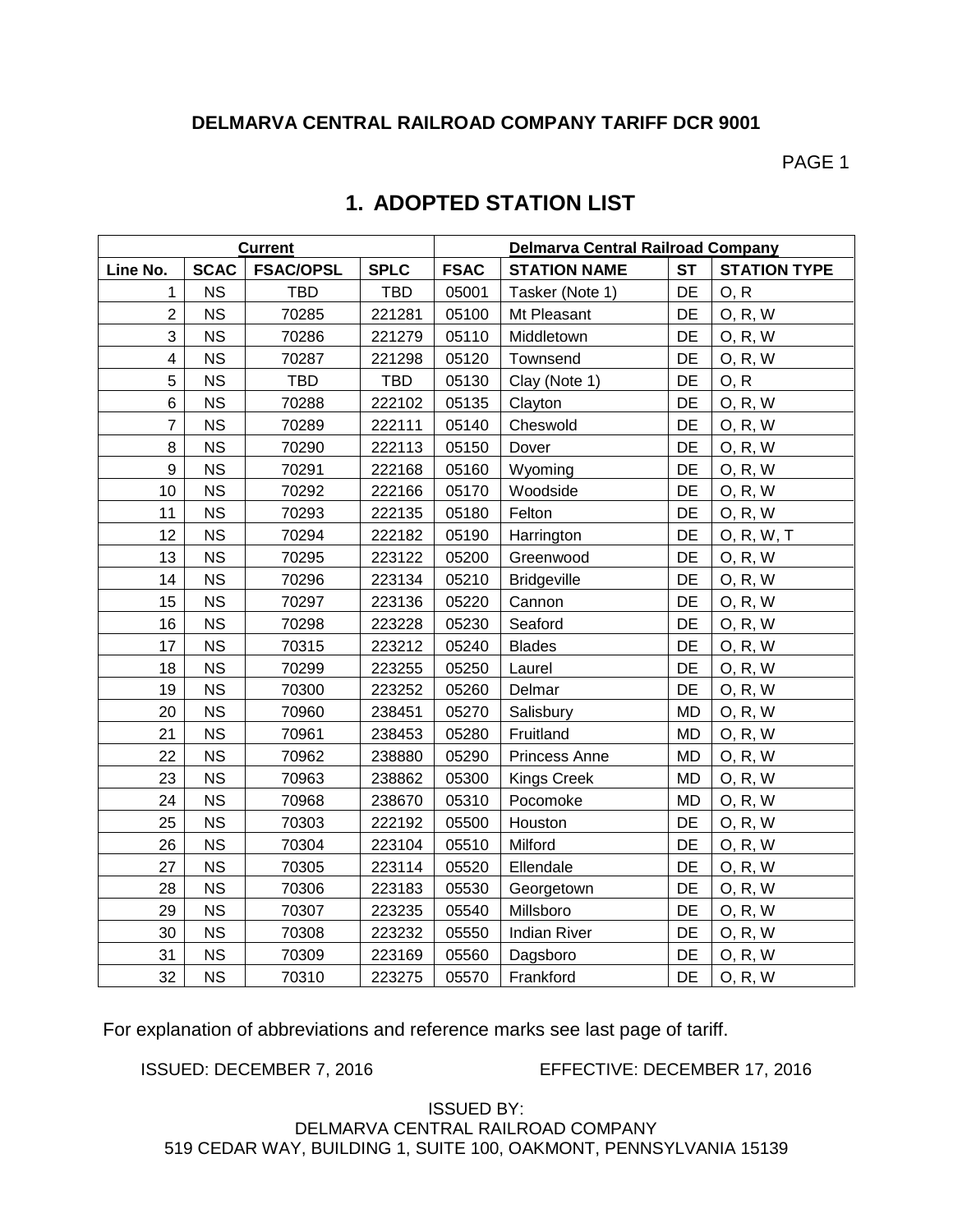#### **DELMARVA CENTRAL RAILROAD COMPANY TARIFF DCR 9001**

PAGE 2

Note 1 – This Adoption Notice does not have the effect of eliminating this station as a station on NS, and instead has the effect of establishing said station as a new DCR station, said station a junction point, no freight handled.

| <b>Current</b> |             |             |             | <b>Delmarva Central Railroad Company</b> |                     |           |                |             |             |
|----------------|-------------|-------------|-------------|------------------------------------------|---------------------|-----------|----------------|-------------|-------------|
| Line No.       | <b>SCAC</b> | <b>FSAC</b> | <b>SPLC</b> | <b>FSAC</b>                              | <b>STATION NAME</b> | SТ        | <b>260 JCT</b> | <b>TYPE</b> | WITH        |
|                | <b>NS</b>   | TBD         | TBD         | 05001                                    | Tasker              | DE        | TBD            | N           | <b>NS</b>   |
| $\overline{2}$ | <b>NS</b>   | 70287       | 221298      | 05120                                    | Townsend            | DE        | <b>TOWNS</b>   | N           | <b>MDDE</b> |
| 3              | <b>NS</b>   | TBD         | TBD         | 05130                                    | Clay                | DE        | TBD            | N           | <b>NS</b>   |
| 4              | <b>NS</b>   | 70298       | 223228      | 05230                                    | Seaford             | DE        | <b>SEAFO</b>   | N           | <b>MDDE</b> |
| 5              | <b>NS</b>   | 70968       | 238670      | 05310                                    | Pocomoke            | <b>MD</b> | <b>POCOM</b>   | N           | <b>BCR</b>  |
| 6              | <b>NS</b>   | 70305       | 223114      | 05520                                    | Ellendale           | DE        | <b>ELLDE</b>   | N           | <b>DCLR</b> |
| 7              | <b>NS</b>   | 70306       | 223183      | 05530                                    | Georgetown          | DE        | <b>GEORG</b>   | N           | <b>DCLR</b> |
| 8              | <b>NS</b>   | 70310       | 223275      | 05570                                    | Frankford           | DE        | <b>FRANF</b>   | N           | <b>MDDE</b> |

### **2. INTERCHANGE LIST**

For explanation of abbreviations and reference marks see last page of tariff.

ISSUED: DECEMBER 7, 2016 EFFECTIVE: DECEMBER 17, 2016

ISSUED BY: DELMARVA CENTRAL RAILROAD COMPANY 519 CEDAR WAY, BUILDING 1, SUITE 100, OAKMONT, PENNSYLVANIA 15139